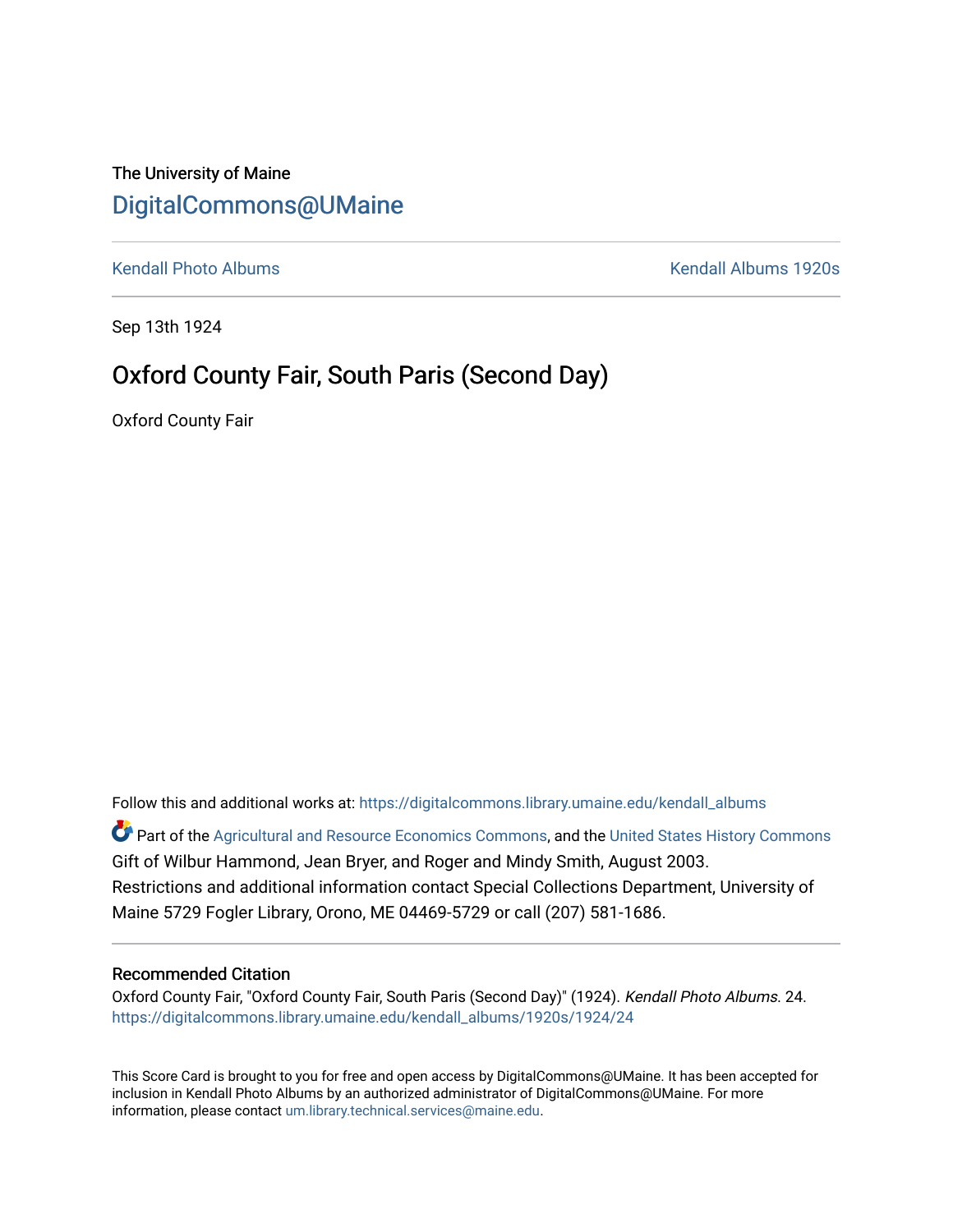| <b>SECOND DAY FAIR 1924</b>                                                                                                                               | <b>HEATS</b>   |                         |   | Time     |       |
|-----------------------------------------------------------------------------------------------------------------------------------------------------------|----------------|-------------------------|---|----------|-------|
| 2.18 Pacing Stake, Purse \$500<br>1 <sup>1</sup> Miss Peter Lincoln, b. m., E. Stanley,<br>Charlestown, Mass.<br>2-Confidence, b. g., C. S. Spencer, Bos- | 5              | 5                       | 5 |          |       |
| ton.<br>3-Bonny Delight, ch. g., H. C. Ridge,<br>Haverhill.                                                                                               | $\mathbf{z}$   |                         |   |          |       |
| 4 <sup>6</sup> Edith S., b. m., L. R. Penney, Auburn.<br>5-PFrank DeForest, b. g., Smith & Wood,<br>Portland.                                             | 4<br>3         | З                       |   |          |       |
| 6 <sup>2</sup> Star Mark, b. m., Chas. J. Russell,<br>Freeport, Me.                                                                                       |                | 6                       | o |          |       |
| 2.19 Trot, Purse \$500<br>1 <sup>1</sup> Eright Sunshine, ch. g., F. P. Fox,<br>Lewiston.                                                                 |                |                         |   |          |       |
| 2-Lightning Express, b. g., Chas. J.<br>Knight, Biddeford.                                                                                                | 2.             | 3                       | 3 |          | LO 7. |
| 3 San Remon, b. h., H. N. Gould, Farm-<br>ington.<br>4 <sup>5</sup> Bessamion, b., Morgan, Lancaster, N.                                                  | 3<br>4         | $\overline{\mathbf{2}}$ |   |          |       |
| Н.<br>5— <del>Lady Emerson,</del> ch. m., A. E. Russell,<br>Freeport.                                                                                     |                |                         |   |          |       |
| <b>Special Race</b><br>1-I Jack Todington, ch., F. P. Fox, Lew-                                                                                           | $\overline{5}$ | 3                       |   |          |       |
| iston.<br>Tony G., g. b. g., Chas. Knight, Bidde-<br>ford.                                                                                                | 3              |                         |   |          |       |
| 3 <sup>4</sup> Peter Alto, b. g., C. R. Card, Lewis-                                                                                                      | 4<br>6         |                         |   | O.       |       |
| -Iona Lou, b. m., W. J. Gamage, Port-<br>land, Me.<br>5-Maxie Sabin, b. m., C. P. Kimball,                                                                | 2              |                         |   | R.<br>O. |       |
| Norway.<br>Clara Wilker                                                                                                                                   |                |                         |   |          |       |